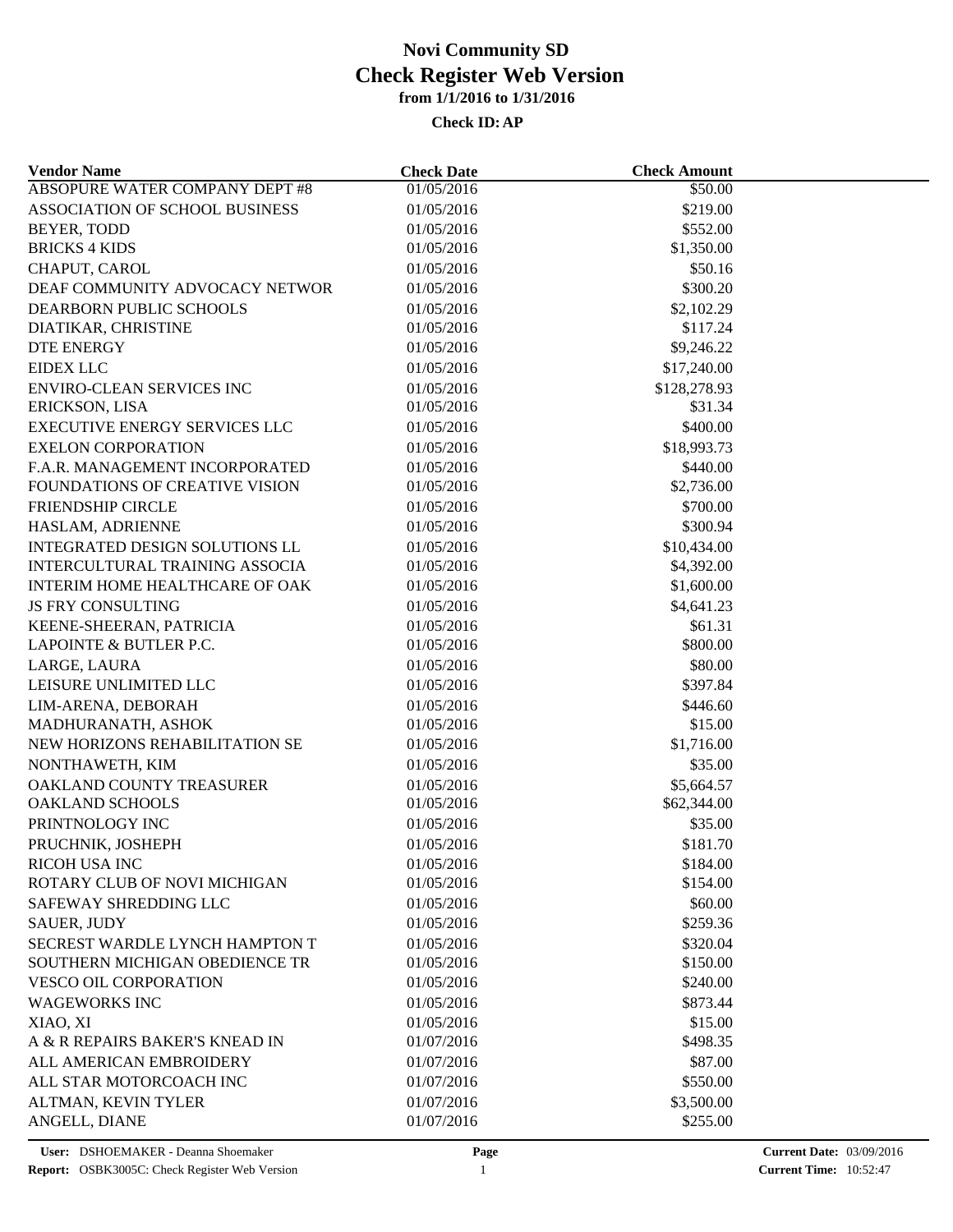| <b>Vendor Name</b>             | <b>Check Date</b> | <b>Check Amount</b> |  |
|--------------------------------|-------------------|---------------------|--|
| ANGUS, ALLISON                 | 01/07/2016        | \$59.92             |  |
| <b>BEDFORD, JULIE</b>          | 01/07/2016        | \$43.70             |  |
| BIANCO MOTORCOACH CHARTER      | 01/07/2016        | \$71.00             |  |
| <b>BRIGHTON HIGH SCHOOL</b>    | 01/07/2016        | \$50.00             |  |
| CANNON, CRYSTAL                | 01/07/2016        | \$33.47             |  |
| CORTIS BROTHERS TRUCKING & EXC | 01/07/2016        | \$4,612.00          |  |
| DAMON, ERIN                    | 01/07/2016        | \$113.76            |  |
| DEINEK, KIM                    | 01/07/2016        | \$35.24             |  |
| DICKMANN, ALEX                 | 01/07/2016        | \$75.00             |  |
| DINKELMANN, JEFFREY            | 01/07/2016        | \$180.55            |  |
| EARLE, GERALD L.               | 01/07/2016        | \$70.00             |  |
| ELITE FUND INC                 | 01/07/2016        | \$325.00            |  |
| <b>ERICKSON, TODD</b>          | 01/07/2016        | \$324.63            |  |
| <b>EVER KOLD REFRIGERATION</b> | 01/07/2016        | \$770.00            |  |
| FOLLETT SCHOOL SOLUTIONS INC   | 01/07/2016        | \$2,988.65          |  |
| FRANCHI, KRISTIN               | 01/07/2016        | \$134.20            |  |
| HEICHER, LORI                  | 01/07/2016        | \$166.70            |  |
| HOLT ATHLETIC DEPARTMENT       | 01/07/2016        | \$200.00            |  |
| HTWE, KHIN                     | 01/07/2016        | \$666.00            |  |
| JOHNSON, ZACHARY               | 01/07/2016        | \$75.00             |  |
| <b>JOSTENS INC</b>             | 01/07/2016        | \$2,563.45          |  |
| KILPONEN, ANDREW WILLIAM       | 01/07/2016        | \$100.00            |  |
| KINTER, KIRSTIN                | 01/07/2016        | \$1,125.00          |  |
| LEE, TJ                        | 01/07/2016        | \$219.00            |  |
| MALOTT, DONNA                  | 01/07/2016        | \$229.87            |  |
| MARSZALEK, JIM                 | 01/07/2016        | \$100.00            |  |
| MCKAIG, HEATHER                | 01/07/2016        | \$73.60             |  |
| MCNISH, DERIC                  | 01/07/2016        | \$73.60             |  |
| MENA, OWEN                     | 01/07/2016        | \$200.00            |  |
| METRO MOTOR COACH LLC          | 01/07/2016        | \$350.00            |  |
| MICHIGAN ASSOCIATION OF SCHOOL | 01/07/2016        | \$205.00            |  |
| MICHIGAN INTERSCHOLASTIC FOREN | 01/07/2016        | \$670.00            |  |
| MICHIGAN.COM                   | 01/07/2016        | \$65.02             |  |
| MID-AMERICAN POMPON INC        | 01/07/2016        | \$1,122.00          |  |
| MOBILE ED PRODUCTIONS INC      | 01/07/2016        | \$287.50            |  |
| NEOLA INC                      | 01/07/2016        | \$1,095.00          |  |
| NOVI CHAMBER OF COMMERCE       | 01/07/2016        | \$650.00            |  |
| PETTY CASH-ANN HANSEN (PS)     | 01/07/2016        | \$108.76            |  |
| PETTY CASH-ANN HANSEN (CARE)   | 01/07/2016        | \$63.00             |  |
| POHLONSKI, EMILY               | 01/07/2016        | \$127.92            |  |
| PSAT/NMSQT                     | 01/07/2016        | \$60.00             |  |
| <b>RICOH USA INC</b>           | 01/07/2016        | \$25,854.54         |  |
|                                |                   |                     |  |
| RILEY, SPENCER                 | 01/07/2016        | \$260.00<br>\$50.00 |  |
| RUSSELL, SARA CANNISTRARO      | 01/07/2016        |                     |  |
| SAKAMOTO, KOJIRO               | 01/07/2016        | \$105.65            |  |
| <b>SAMUELS, EMILY</b>          | 01/07/2016        | \$122.52            |  |
| <b>SBSI SOFTWARE INC</b>       | 01/07/2016        | \$1,009.60          |  |
| <b>SCHLEUDER, TERRI</b>        | 01/07/2016        | \$50.00             |  |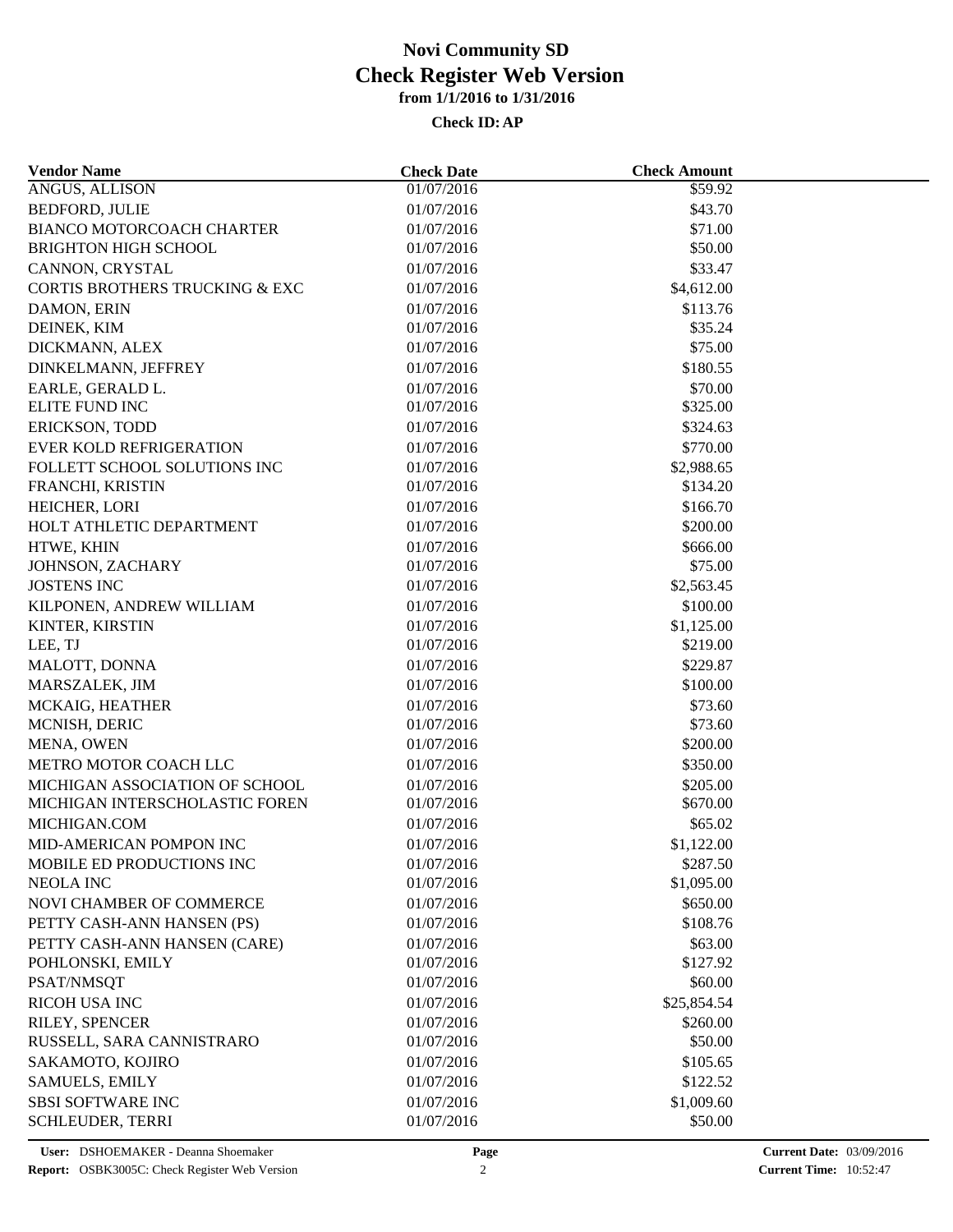| <b>Vendor Name</b>                    | <b>Check Date</b> | <b>Check Amount</b>    |  |
|---------------------------------------|-------------------|------------------------|--|
| <b>SERVICE SPORTS</b>                 | 01/07/2016        | \$42.00                |  |
| SMITH, ROBERT                         | 01/07/2016        | \$770.50               |  |
| STRUCTURE TEC CORPORATION             | 01/07/2016        | \$6,023.50             |  |
| <b>CHAPTER 13 TRUSTEE</b>             | 01/08/2016        | \$264.60               |  |
| <b>GREAT LAKES HIGHER EDUCATION G</b> | 01/08/2016        | \$176.00               |  |
| <b>MEFSA</b>                          | 01/08/2016        | \$126.20               |  |
| <b>MISDU</b>                          | 01/08/2016        | \$1,841.22             |  |
| PENNSYLVANIA HIGHER ED ASSISTA        | 01/08/2016        | \$40.38                |  |
| <b>U.S. DEPARTMENT OF EDUCATION</b>   | 01/08/2016        | \$478.92               |  |
| WEBER & OLCESE PLC                    | 01/08/2016        | \$375.99               |  |
| ABEL, MARCI                           | 01/14/2016        | \$325.57               |  |
| ANTOLEC, JADE                         | 01/14/2016        | \$39.94                |  |
| ARMSTRONG, CHRISTINA                  | 01/14/2016        | \$175.85               |  |
| ARMSTRONG, ROBERT                     | 01/14/2016        | \$202.41               |  |
| <b>AWARDS &amp; SPECIALTIES</b>       | 01/14/2016        | \$204.90               |  |
| BANK OF UTAH - REFPAY TRUST AC        | 01/14/2016        | \$10,638.84            |  |
| <b>BRICKEY, JOHN</b>                  | 01/14/2016        | \$18.79                |  |
| <b>BRIGHTON HIGH SCHOOL</b>           | 01/14/2016        | \$100.00               |  |
| <b>BRODERICK, NICOLE</b>              | 01/14/2016        | \$139.18               |  |
| BUCHMAN, CYNTHIA                      | 01/14/2016        | \$75.00                |  |
| CALEDONIA COMMUNITY SCHOOLS           | 01/14/2016        | \$25.00                |  |
| CARTER, NICOLE                        | 01/14/2016        | \$99.75                |  |
| <b>CHARTWELLS DINING SERVICES</b>     | 01/14/2016        | \$80,289.40            |  |
| CITY OF NOVI WATER & SEWER DEP        | 01/14/2016        | \$11,396.65            |  |
| COOLMAN, ROBERT S.                    | 01/14/2016        | \$40.00                |  |
| <b>CORRION, KRISTIN</b>               | 01/14/2016        | \$45.44                |  |
| DEINEK, KIM                           | 01/14/2016        | \$100.00               |  |
| DENEWETH, JULIE                       | 01/14/2016        | \$15.00                |  |
| DIRECT ENERGY BUSINESS INC            | 01/14/2016        | \$41,312.42            |  |
| DITRI, LYNN                           | 01/14/2016        | \$55.00                |  |
| <b>DTE ENERGY</b>                     | 01/14/2016        | \$8,689.54             |  |
| DUDEK, JOHN                           | 01/14/2016        | \$450.00               |  |
| <b>DUTHIE, KAREN</b>                  | 01/14/2016        | \$197.49               |  |
| EBEL, SHEILA                          | 01/14/2016        | \$286.20               |  |
| EGLI, JENNIFER                        | 01/14/2016        |                        |  |
| ENVIRO-CLEAN SERVICES INC             | 01/14/2016        | \$100.00<br>\$1,713.60 |  |
| FARMINGTON PUBLIC SCHOOL DISTR        | 01/14/2016        | \$139,477.00           |  |
|                                       |                   |                        |  |
| FAWAZ, CARLA                          | 01/14/2016        | \$78.69                |  |
| FELCHER, CAROL                        | 01/14/2016        | \$74.40                |  |
| FENCHEL, LISA                         | 01/14/2016        | \$246.00               |  |
| FORNACON, OTTO                        | 01/14/2016        | \$50.00                |  |
| FORSTER, JODI                         | 01/14/2016        | \$175.67               |  |
| <b>FULAR, JAMES</b>                   | 01/14/2016        | \$59.40                |  |
| FUNUTATION TECH CAMPS                 | 01/14/2016        | \$2,392.00             |  |
| <b>GARCIA, TERRY</b>                  | 01/14/2016        | \$52.35                |  |
| <b>GLASS CITY FOOD SERVICE INC</b>    | 01/14/2016        | \$159.50               |  |
| <b>GRANT, JANET OR TODD</b>           | 01/14/2016        | \$608.35               |  |
| <b>GREAT LAKES FURNITURE SUPPLY I</b> | 01/14/2016        | \$1,450.00             |  |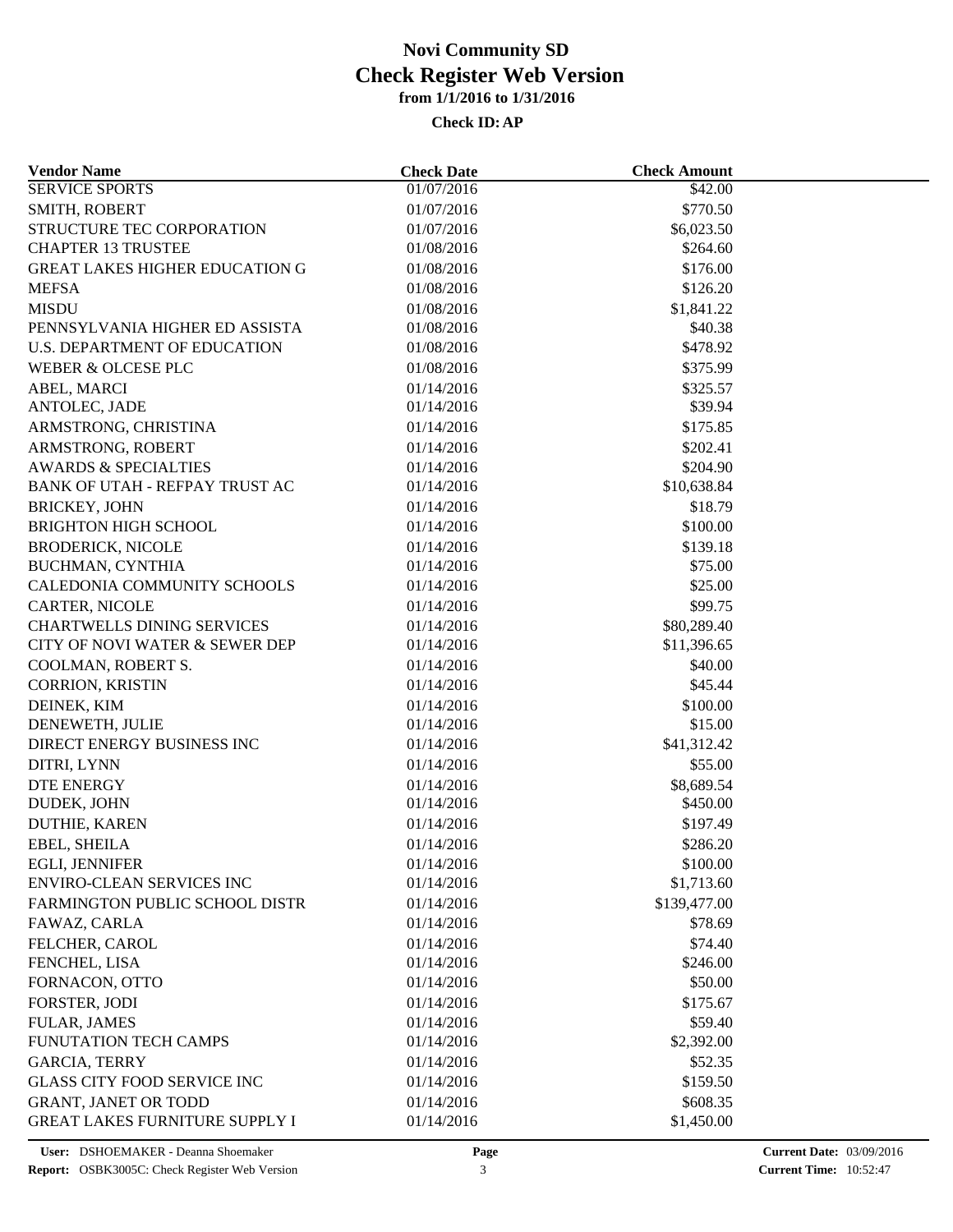| <b>Vendor Name</b>             | <b>Check Date</b> | <b>Check Amount</b> |  |
|--------------------------------|-------------------|---------------------|--|
| <b>GRIEF RECOVERY INC</b>      | 01/14/2016        | \$42.95             |  |
| <b>GROECHEL, MICHELLE</b>      | 01/14/2016        | \$533.94            |  |
| HAYNES, DEBBIE                 | 01/14/2016        | \$39.69             |  |
| HERFF JONES INC                | 01/14/2016        | \$13.06             |  |
| HOLLON, BOBBY RAY              | 01/14/2016        | \$70.00             |  |
| INTERIM HOME HEALTHCARE OF OAK | 01/14/2016        | \$800.00            |  |
| IT'S GREEK TO ME INC           | 01/14/2016        | \$279.34            |  |
| <b>JILG, REBECCA</b>           | 01/14/2016        | \$250.00            |  |
| KENNEDY INDUSTRIES INC         | 01/14/2016        | \$490.00            |  |
| KOWALCZYK, KERRY               | 01/14/2016        | \$448.47            |  |
| LASH, NANCY                    | 01/14/2016        | \$18.95             |  |
| <b>LEARNING A-Z</b>            | 01/14/2016        | \$26,912.79         |  |
| LEE, TJ                        | 01/14/2016        | \$30.00             |  |
| LENINGTON, BRUCE               | 01/14/2016        | \$1,514.79          |  |
| LU, AIQIN                      | 01/14/2016        | \$15.00             |  |
| MALOTT, DONNA                  | 01/14/2016        | \$150.00            |  |
| <b>MARSHALL MUSIC</b>          | 01/14/2016        | \$645.00            |  |
| METRO ATHLETIC OFFICIALS ASSOC | 01/14/2016        | \$180.00            |  |
| MICHIGAN SCHOOL BAND & ORCHEST | 01/14/2016        | \$180.00            |  |
| MID-AMERICAN POMPON INC        | 01/14/2016        | \$714.00            |  |
| MILFORD HIGH SCHOOL            | 01/14/2016        | \$200.00            |  |
| MOISEEFF, AUDREY               | 01/14/2016        | \$34.93             |  |
| NATIONAL BUSINESS SUPPLY INC   | 01/14/2016        | \$44,640.19         |  |
| NEFF MOTIVATION INC            | 01/14/2016        | \$164.13            |  |
|                                |                   |                     |  |
| NETECH CORP.                   | 01/14/2016        | \$159,856.40        |  |
| NORRIS, BRIDGET                | 01/14/2016        | \$955.00            |  |
| NOVI HIGH SCHOOL BAND BOOSTERS | 01/14/2016        | \$2,150.00          |  |
| <b>NOVI ICE ARENA</b>          | 01/14/2016        | \$6,340.50          |  |
| NU WAVE AQUARIUMS LTD          | 01/14/2016        | \$69.00             |  |
| OAKLAND COUNSELING ASSOCIATION | 01/14/2016        | \$40.00             |  |
| <b>OAKLAND SCHOOLS</b>         | 01/14/2016        | \$3,404.00          |  |
| PEDIATRIC HEALTH CONSULTANTS I | 01/14/2016        | \$28,251.31         |  |
| PLANTE & MORAN CRESA LLC       | 01/14/2016        | \$17,294.07         |  |
| PLANTE & MORAN PLLC            | 01/14/2016        | \$5,250.00          |  |
| POCO SALES                     | 01/14/2016        | \$962.00            |  |
| PRINTNOLOGY INC                | 01/14/2016        | \$565.29            |  |
| PROVIDENCE OCCUPATIONAL HEALTH | 01/14/2016        | \$273.00            |  |
| RAHMAN, ZAKIA                  | 01/14/2016        | \$200.00            |  |
| RAO-PRATHIMA, SHEETAL          | 01/14/2016        | \$27.18             |  |
| RELIABLE DELIVERY              | 01/14/2016        | \$1,228.50          |  |
| ROTARY CLUB OF NOVI MICHIGAN   | 01/14/2016        | \$154.00            |  |
| RUGG, ILONA                    | 01/14/2016        | \$39.41             |  |
| SAFEWAY SHREDDING LLC          | 01/14/2016        | \$60.00             |  |
| <b>SALEM HIGH SCHOOL</b>       | 01/14/2016        | \$200.00            |  |
| SCHMIDT, REBECCA LYNN          | 01/14/2016        | \$250.00            |  |
| <b>SCHOOLCRAFT COLLEGE</b>     | 01/14/2016        | \$14,663.00         |  |
| SEHI COMPUTER PRODUCTS         | 01/14/2016        | \$666.08            |  |
| <b>STATE OF MICHIGAN</b>       | 01/14/2016        | \$582.50            |  |
|                                |                   |                     |  |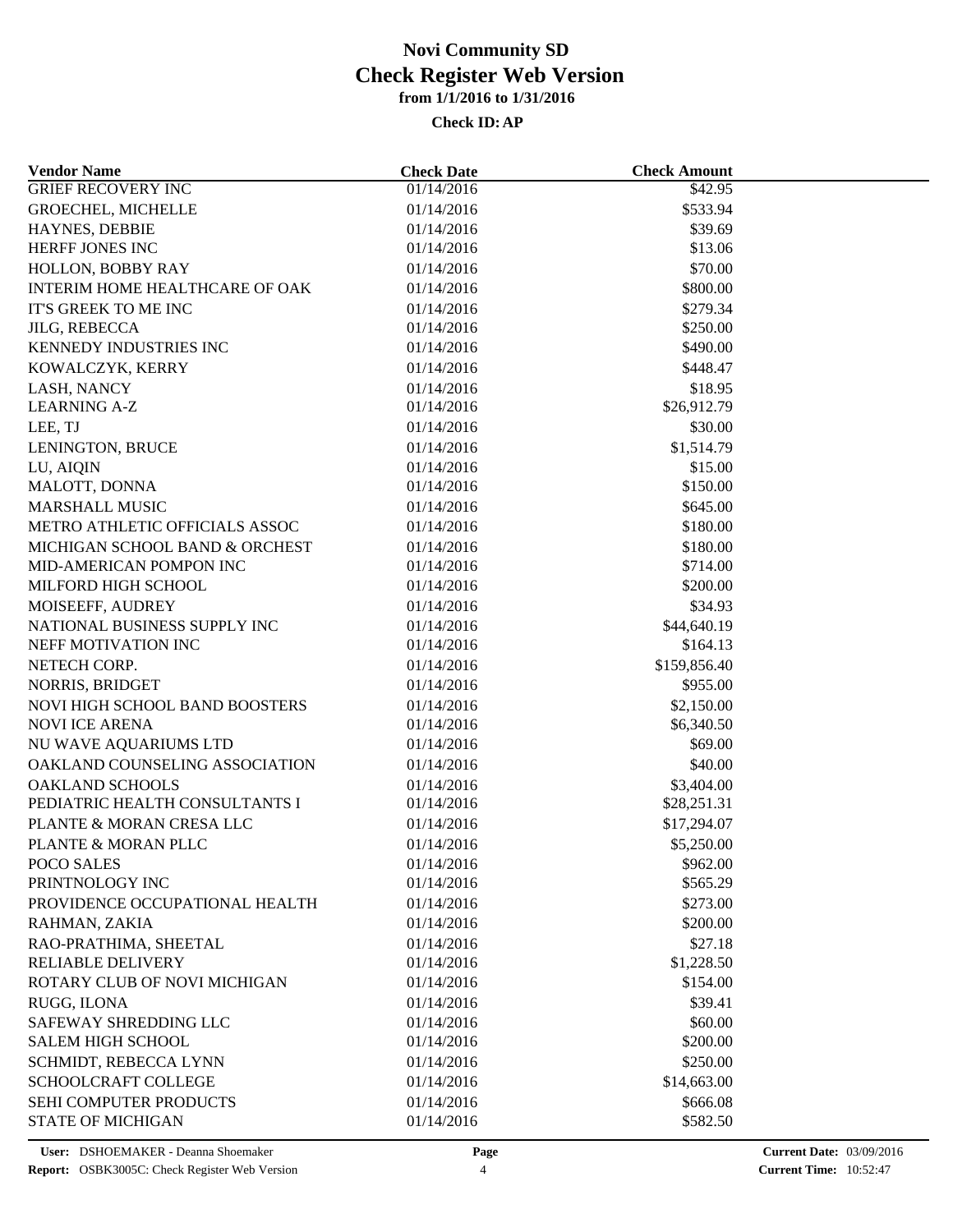| <b>Vendor Name</b>                                    | <b>Check Date</b>        | <b>Check Amount</b> |  |
|-------------------------------------------------------|--------------------------|---------------------|--|
| <b>TAKLA, NICOLE</b>                                  | 01/14/2016               | \$15.00             |  |
| TANKS, EVELYN                                         | 01/14/2016               | \$75.00             |  |
| THALNER ELECTRONIC LABORATORIE                        | 01/14/2016               | \$470.00            |  |
| THE ARGUS-PRESS COMPANY                               | 01/14/2016               | \$540.00            |  |
| THRUN LAW FIRM P.C.                                   | 01/14/2016               | \$6,376.72          |  |
| TOFILSKI, WILLIAM RAYMOND                             | 01/14/2016               | \$2,460.00          |  |
| TW SHIRTS                                             | 01/14/2016               | \$567.00            |  |
| UKROP, JACQUELINE                                     | 01/14/2016               | \$100.00            |  |
| VALENTE, RONALD M.                                    | 01/14/2016               | \$100.00            |  |
| VESCO OIL CORPORATION                                 | 01/14/2016               | \$112.25            |  |
| VILLACORTA, CHRISTINA                                 | 01/14/2016               | \$124.00            |  |
| WALKER, KATIE                                         | 01/14/2016               | \$753.80            |  |
| WOLSTENCROFT, PANAGIOTA                               | 01/14/2016               | \$100.00            |  |
| WRIGHT, CHARLES                                       | 01/14/2016               | \$800.00            |  |
| A PARTS WAREHOUSE                                     | 01/19/2016               | \$17.00             |  |
| <b>ABC MANAGEMENT</b>                                 | 01/19/2016               | \$304.00            |  |
| ABLE TESTING CO                                       | 01/19/2016               | \$120.00            |  |
| BEAVER RESEARCH COMPANY                               | 01/19/2016               | \$952.87            |  |
| <b>CINTAS CORPORATION #31</b>                         | 01/19/2016               | \$567.00            |  |
| CIOLLI, LISA                                          | 01/19/2016               | \$299.25            |  |
| <b>CITY OF NOVI TREASURER'S OFFIC</b>                 | 01/19/2016               | \$705.90            |  |
| <b>CUMMINS BRIDGEWAY LLC</b>                          | 01/19/2016               | \$36.72             |  |
|                                                       |                          | \$100.00            |  |
| ERICKSON, TODD<br><b>GREAT LAKES TAIKO CENTER LLC</b> | 01/19/2016<br>01/19/2016 | \$150.00            |  |
| HADLEY'S TOWING LLC                                   |                          | \$375.00            |  |
|                                                       | 01/19/2016               |                     |  |
| HANS AUTO ELECTRIC                                    | 01/19/2016               | \$535.00            |  |
| HOEKSTRA TRANSPORTATION INC                           | 01/19/2016               | \$1,225.75          |  |
| HOLLAND BUS COMPANY                                   | 01/19/2016               | \$208.91            |  |
| JACKSON TRUCK SERVICE INC                             | 01/19/2016               | \$1,438.90          |  |
| KAZALEH, CHARLES M.                                   | 01/19/2016               | \$330.00            |  |
| LIVONIA PUBLIC SCHOOLS                                | 01/19/2016               | \$310.00            |  |
| <b>M-2 AUTO PARTS INC</b>                             | 01/19/2016               | \$22.54             |  |
| MARDIGIAN, LAURA                                      | 01/19/2016               | \$100.00            |  |
| MASON, DONALD J.                                      | 01/19/2016               | \$2,327.50          |  |
| MATHESON TRI-GAS INC                                  | 01/19/2016               | \$154.74            |  |
| MICHIGAN SCHOOL BUSINESS OFFIC                        | 01/19/2016               | \$750.00            |  |
| NORRIS, KIMBERLY R.                                   | 01/19/2016               | \$955.00            |  |
| OAKLAND COUNTY SCHOOL BOARD AS                        | 01/19/2016               | \$60.00             |  |
| PRINTNOLOGY INC                                       | 01/19/2016               | \$454.04            |  |
| PROVIDENCE OCCUPATIONAL HEALTH                        | 01/19/2016               | \$36.00             |  |
| <b>SCIENCE ALIVE</b>                                  | 01/19/2016               | \$2,295.00          |  |
| <b>ST. WILLIAM PARISH</b>                             | 01/19/2016               | \$1,810.50          |  |
| SURE RIDE TRANSPORATION LLC                           | 01/19/2016               | \$4,800.00          |  |
| UNITY SCHOOL BUS PARTS INC                            | 01/19/2016               | \$192.12            |  |
| ALPINE VALLEY SKI AREA                                | 01/21/2016               | \$1,373.00          |  |
| ANDYMARK INC.                                         | 01/21/2016               | \$1,043.48          |  |
| AT&T                                                  | 01/21/2016               | \$5,307.69          |  |
| <b>AT&amp;T MOBILITY</b>                              | 01/21/2016               | \$1,025.17          |  |
|                                                       |                          |                     |  |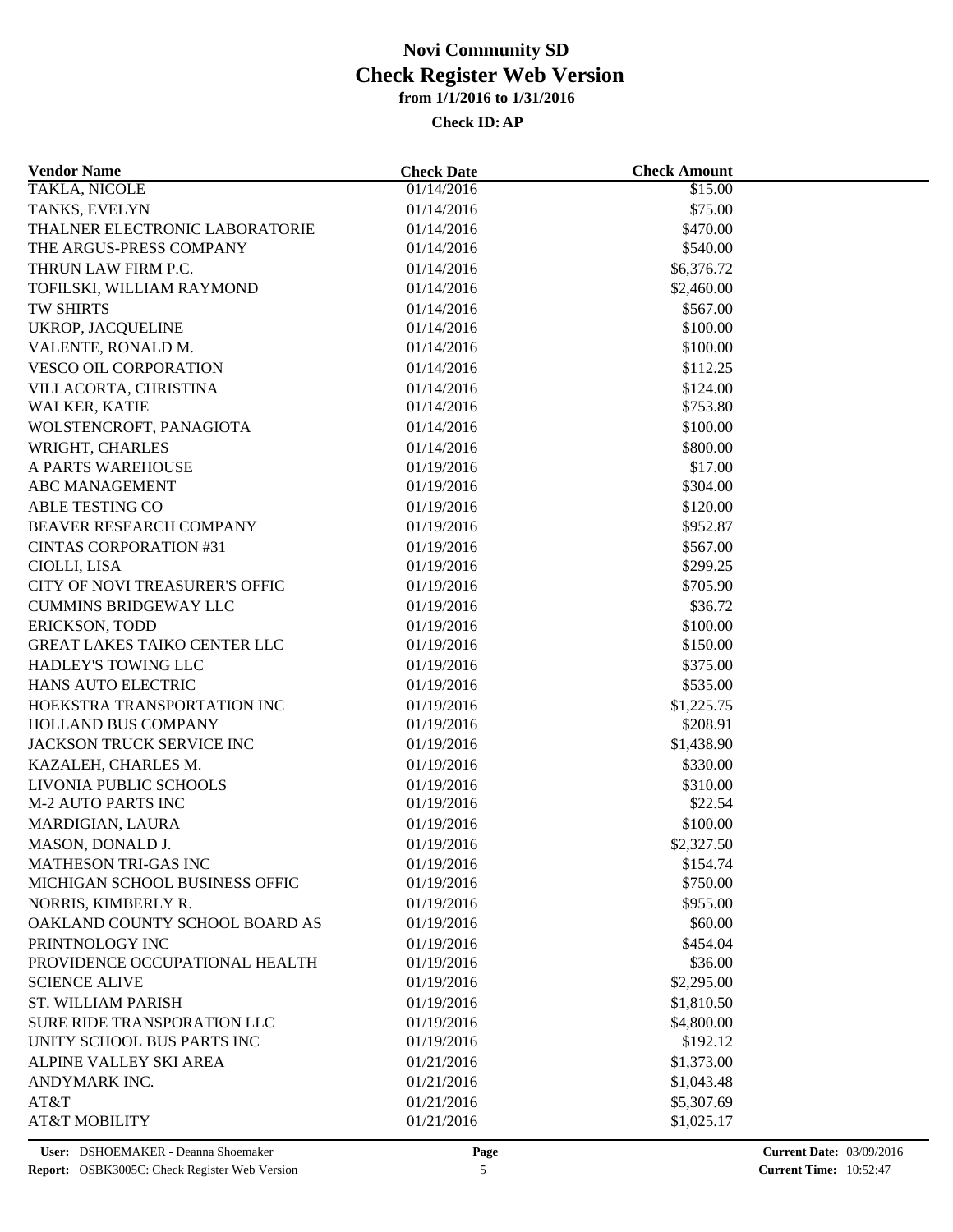| <b>Vendor Name</b>                    | <b>Check Date</b> | <b>Check Amount</b> |  |
|---------------------------------------|-------------------|---------------------|--|
| <b>AVONDALE HIGH SCHOOL</b>           | 01/21/2016        | \$103.00            |  |
| <b>BOCO ENTERPRISES INC</b>           | 01/21/2016        | \$2,000.00          |  |
| CAMILLERI, JENNIFER                   | 01/21/2016        | \$28.02             |  |
| <b>CONSUMERS ENERGY</b>               | 01/21/2016        | \$37.35             |  |
| CR HILL COMPANY INC                   | 01/21/2016        | \$212.10            |  |
| LUCAS, MARJON                         | 01/21/2016        | \$65.00             |  |
| MARRA, KELLY                          | 01/21/2016        | \$63.71             |  |
| MICHIGAN ASSOC SECONDARY SCHOO        | 01/21/2016        | \$350.00            |  |
| MICHIGAN SCHOOL VOCAL MUSIC AS        | 01/21/2016        | \$405.00            |  |
| MYRAND, SHANNON                       | 01/21/2016        | \$499.85            |  |
| NEW HORIZONS REHABILITATION SE        | 01/21/2016        | \$1,353.00          |  |
| <b>QUITIQUIT, PAM</b>                 | 01/21/2016        | \$50.00             |  |
| RAJU, OXANA                           | 01/21/2016        | \$65.00             |  |
| RILEY, SPENCER                        | 01/21/2016        | \$50.00             |  |
| SAFEWAY SHREDDING LLC                 | 01/21/2016        | \$60.00             |  |
| SCHOFF, WILLIAM                       | 01/21/2016        | \$100.00            |  |
| VEX ROBOTICS INC.                     | 01/21/2016        | \$428.75            |  |
| WAANANEN, NIKKI                       | 01/21/2016        | \$44.16             |  |
| <b>CHAPTER 13 TRUSTEE</b>             | 01/25/2016        | \$264.60            |  |
| GREAT LAKES HIGHER EDUCATION G        | 01/25/2016        | \$163.85            |  |
| <b>MISDU</b>                          | 01/25/2016        | \$2,118.47          |  |
| PENNSYLVANIA HIGHER ED ASSISTA        | 01/25/2016        | \$163.96            |  |
| <b>U.S. DEPARTMENT OF EDUCATION</b>   | 01/25/2016        | \$478.92            |  |
| WEBER & OLCESE PLC                    | 01/25/2016        | \$184.58            |  |
|                                       |                   |                     |  |
| ADN ADMINISTRATORS INC                | 01/27/2016        | \$3,890.80          |  |
| ADRENALINE FUNDRAISING                | 01/27/2016        | \$2,722.00          |  |
| ANDYMARK INC.                         | 01/27/2016        | \$82.24             |  |
| <b>BOCO ENTERPRISES INC</b>           | 01/27/2016        | \$150.00            |  |
| <b>BRESLIN, LISBETH</b>               | 01/27/2016        | \$75.00             |  |
| <b>CINTAS CORPORATION #31</b>         | 01/27/2016        | \$641.66            |  |
| <b>CLARKSTON HIGH SCHOOL ATHLETIC</b> | 01/27/2016        | \$95.00             |  |
| <b>CUMMINS BRIDGEWAY LLC</b>          | 01/27/2016        | \$36.72             |  |
| DAVIS, TRAVIS                         | 01/27/2016        | \$450.00            |  |
| DEMOULIN BROTHERS & COMPANY           | 01/27/2016        | \$1,571.12          |  |
| EVER KOLD REFRIGERATION               | 01/27/2016        | \$380.00            |  |
| <b>EXECUTIVE ENERGY SERVICES LLC</b>  | 01/27/2016        | \$400.00            |  |
| <b>FENTON HIGH SCHOOL</b>             | 01/27/2016        | \$380.00            |  |
| <b>FLASH GLASS</b>                    | 01/27/2016        | \$150.00            |  |
| <b>FRENCH'S FLOWERS</b>               | 01/27/2016        | \$247.75            |  |
| FRIENDSHIP CIRCLE                     | 01/27/2016        | \$350.00            |  |
| <b>GANTT, RENEE</b>                   | 01/27/2016        | \$407.83            |  |
| <b>GLASS CITY FOOD SERVICE INC</b>    | 01/27/2016        | \$129.90            |  |
| <b>HOLLAND BUS COMPANY</b>            | 01/27/2016        | \$415.62            |  |
| HOWELL HIGH SCHOOL                    | 01/27/2016        | \$200.00            |  |
| HUTCHESON, DANIEL ROSS                | 01/27/2016        | \$100.00            |  |
| INTEGRATED DESIGN SOLUTIONS LL        | 01/27/2016        | \$15,651.00         |  |
| <b>INTERNATIONAL BACCALAUREATE OR</b> | 01/27/2016        | \$36.00             |  |
| <b>J &amp; K DIESEL SUPPLY INC</b>    | 01/27/2016        | \$168.90            |  |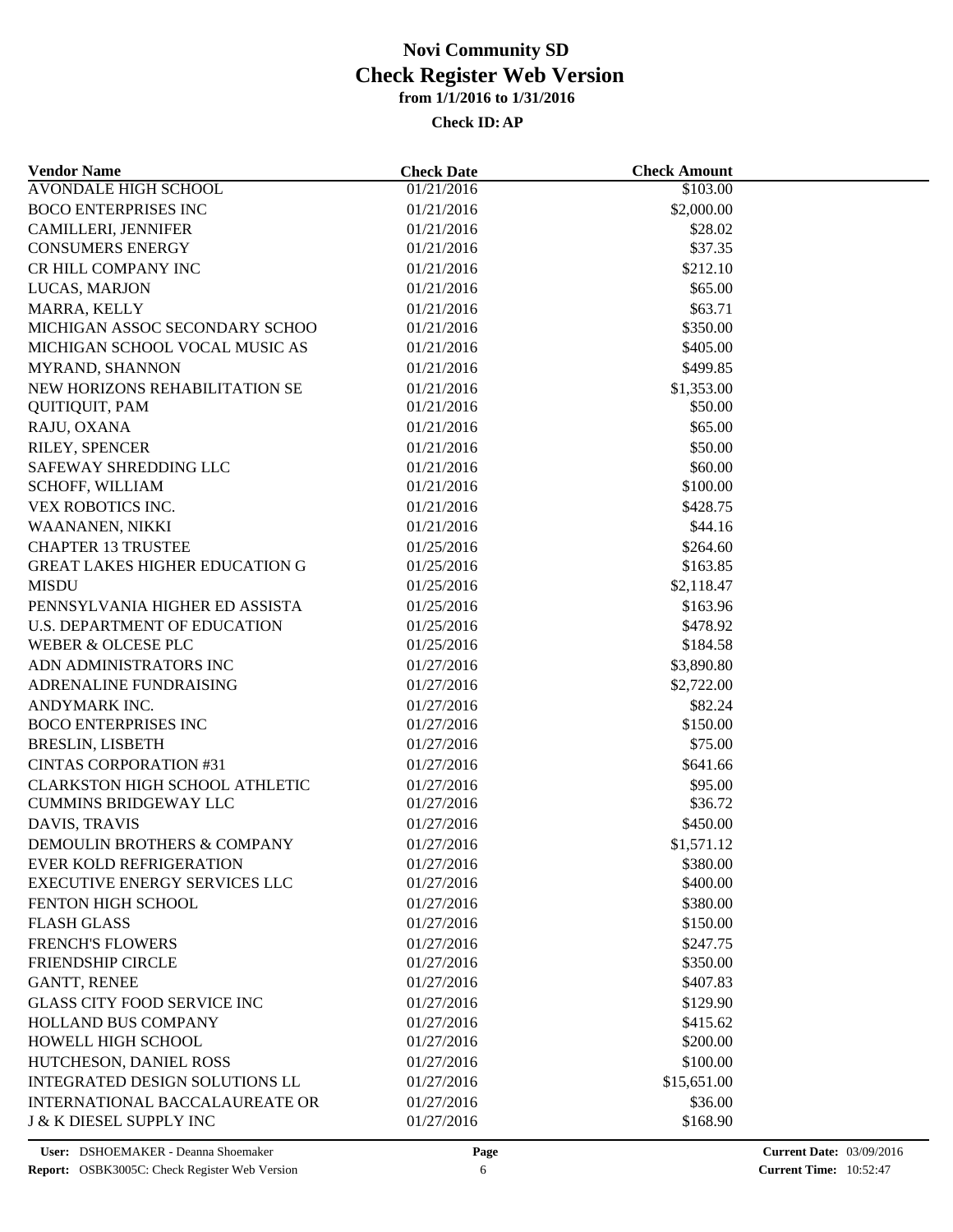| <b>Vendor Name</b>                           | <b>Check Date</b>        | <b>Check Amount</b> |                |
|----------------------------------------------|--------------------------|---------------------|----------------|
| <b>KEMMERER, HEATHER</b>                     | 01/27/2016               | \$273.20            |                |
| KOSAKA, VALERIE                              | 01/27/2016               | \$40.32             |                |
| LIFE INSURANCE COMPANY OF NORT               | 01/27/2016               | \$2,198.25          |                |
| MATSON, MELISSA                              | 01/27/2016               | \$167.04            |                |
| MESSA (MICHIGAN EDUCATION SPEC               | 01/27/2016               | \$573,778.22        |                |
| METRO MOTOR COACH LLC                        | 01/27/2016               | \$800.00            |                |
| MEYERINK, RORI                               | 01/27/2016               | \$248.86            |                |
| <b>OAKLAND SCHOOLS</b>                       | 01/27/2016               | \$1,942.50          |                |
| PRINTNOLOGY INC                              | 01/27/2016               | \$70.00             |                |
| PRO-STITCH EMBROIDERY                        | 01/27/2016               | \$245.00            |                |
| PTO TODAY                                    | 01/27/2016               | \$699.00            |                |
| SANCHEZ, ALEXANDRA                           | 01/27/2016               | \$813.28            |                |
| STARK, KEN                                   | 01/27/2016               | \$45.00             |                |
| TAQI, AMENA                                  | 01/27/2016               | \$25.00             |                |
| VELLUCCI, MARK ANDREW                        | 01/27/2016               | \$3,213.48          |                |
| VEX ROBOTICS INC.                            | 01/27/2016               | \$1,518.77          |                |
| WEST BLOOMFIELD HIGH SCHOOL                  | 01/27/2016               | \$150.00            |                |
| WHITESIDE, WENDY                             | 01/27/2016               | \$145.00            |                |
| ACME PROMOTIONAL & APPAREL LLC               | 01/28/2016               | \$120.74            |                |
| ALPINE VALLEY SKI AREA                       | 01/28/2016               | \$1,059.00          |                |
| AMERICAN MATHEMATICS COMPETITI               | 01/28/2016               | \$170.50            |                |
| AMMONS, KATIE                                | 01/28/2016               | \$115.47            |                |
| <b>BRAUN, LISA</b>                           | 01/28/2016               | \$49.45             |                |
| GREAT LAKES MOTORCOACH INC.                  | 01/28/2016               | \$1,725.00          |                |
| <b>GREBINSKI, KRISTEN</b>                    | 01/28/2016               | \$260.00            |                |
| HADLEY, SHANNON                              | 01/28/2016               | \$40.00             |                |
| HENDERSON, MELISSA                           | 01/28/2016               | \$177.65            |                |
| <b>JARDINE, NANCY</b>                        | 01/28/2016               | \$27.80             |                |
| <b>JEWISH FAMILY SERVICE</b>                 | 01/28/2016               | \$115.00            |                |
| <b>JOSTENS INC</b>                           | 01/28/2016               | \$1,857.56          |                |
| <b>LB OFFICE PRODUCTS</b>                    | 01/28/2016               | \$278.50            |                |
| <b>M-2 AUTO PARTS INC</b>                    | 01/28/2016               | \$125.98            |                |
| <b>MARSHALL MUSIC</b>                        | 01/28/2016               | \$123.79            |                |
| <b>MICHIGAN DECA</b>                         | 01/28/2016               | \$25.00             |                |
| MICHIGAN SCHOOL VOCAL MUSIC AS               | 01/28/2016               | \$405.00            |                |
| NXTEC USA LLC                                | 01/28/2016               | \$90.67             |                |
| OSCAR W. LARSON CO                           | 01/28/2016               | \$150.00            |                |
| <b>OZARK DELIGHT</b>                         |                          |                     |                |
|                                              | 01/28/2016               | \$77.79             |                |
| SAFEWAY SHREDDING LLC<br><b>SCHMID, PAUL</b> | 01/28/2016<br>01/28/2016 | \$80.00<br>\$48.75  |                |
|                                              |                          | \$210.58            |                |
| SCHRINER, STEPHANIE                          | 01/28/2016               |                     |                |
| UNITY SCHOOL BUS PARTS INC                   | 01/28/2016               | \$196.95            |                |
| WALSWORTH PUBLISHING COMPANY                 | 01/28/2016               | \$11,562.53         |                |
| WARREN, LACINDA                              | 01/28/2016               | \$75.67             |                |
| ZWOLINSKI, DAVID MICHAEL                     | 01/28/2016               | \$150.00            |                |
|                                              |                          | <b>Issued:</b>      | \$74,661.16    |
|                                              |                          | <b>Reversed:</b>    | \$1,026.00     |
|                                              |                          | Cancelled:          | \$1,575,584.30 |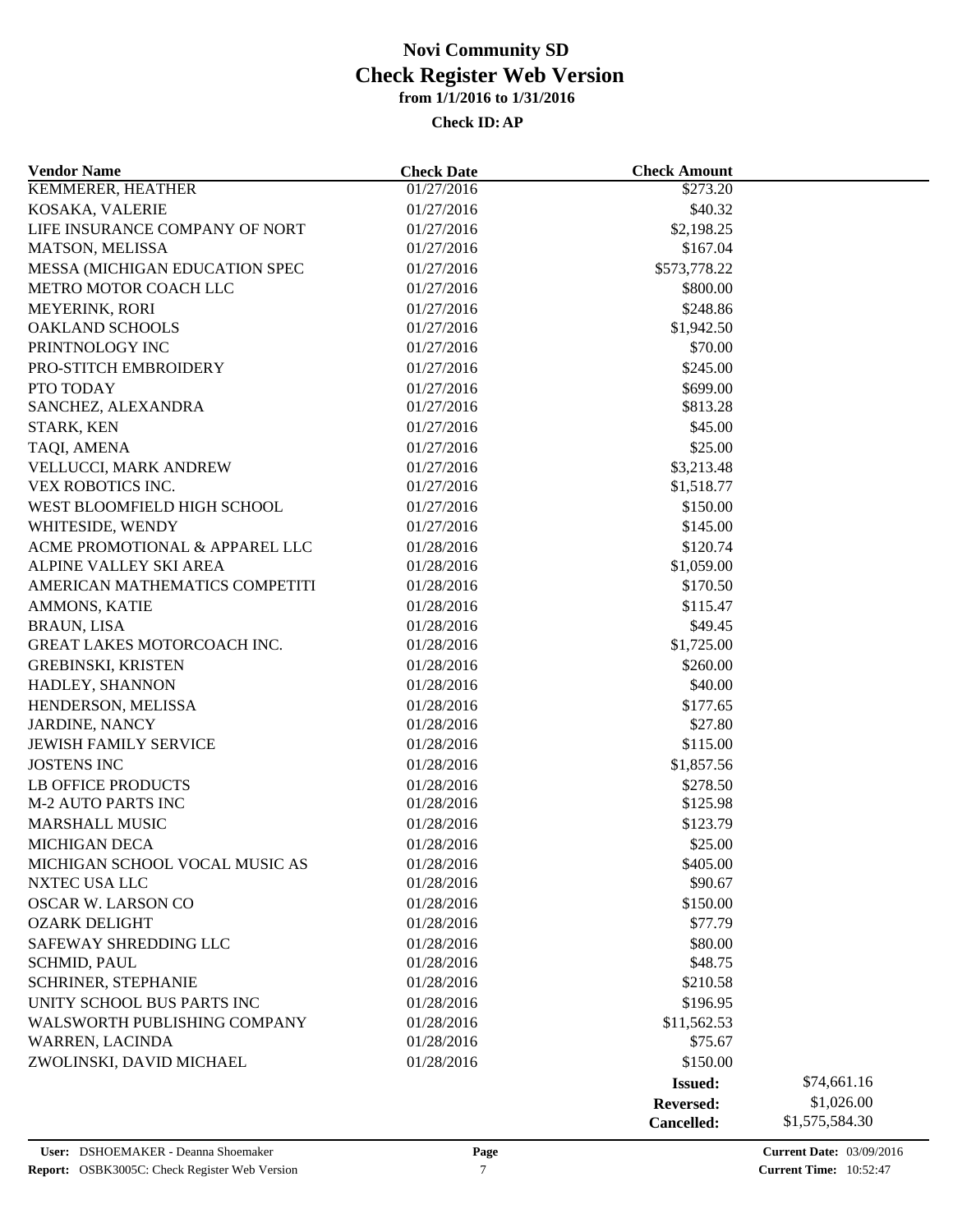| <b>Vendor Name</b> |                                | <b>Check Date</b> | Check Amount          |                |
|--------------------|--------------------------------|-------------------|-----------------------|----------------|
|                    | <b>AP Checks Processed:</b>    | 333               | <b>AP Bank Total:</b> | \$1,651,271.46 |
|                    | <b>Total Checks Processed:</b> | 333               | <b>Grand Total:</b>   | \$1,651,271.46 |